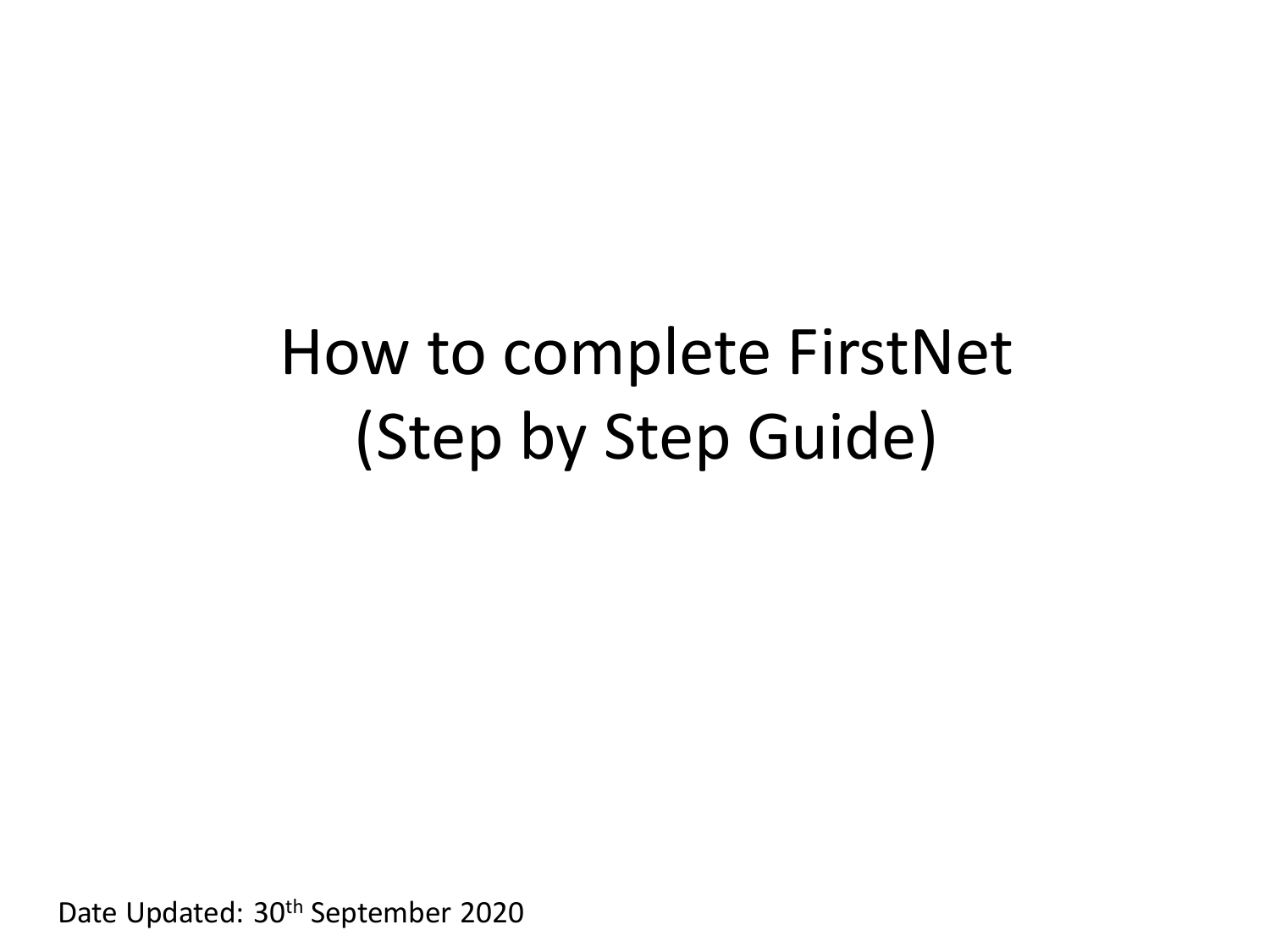

1) Choose your patient and assign yourself to it by clicking on circled area as above on the same column as the patient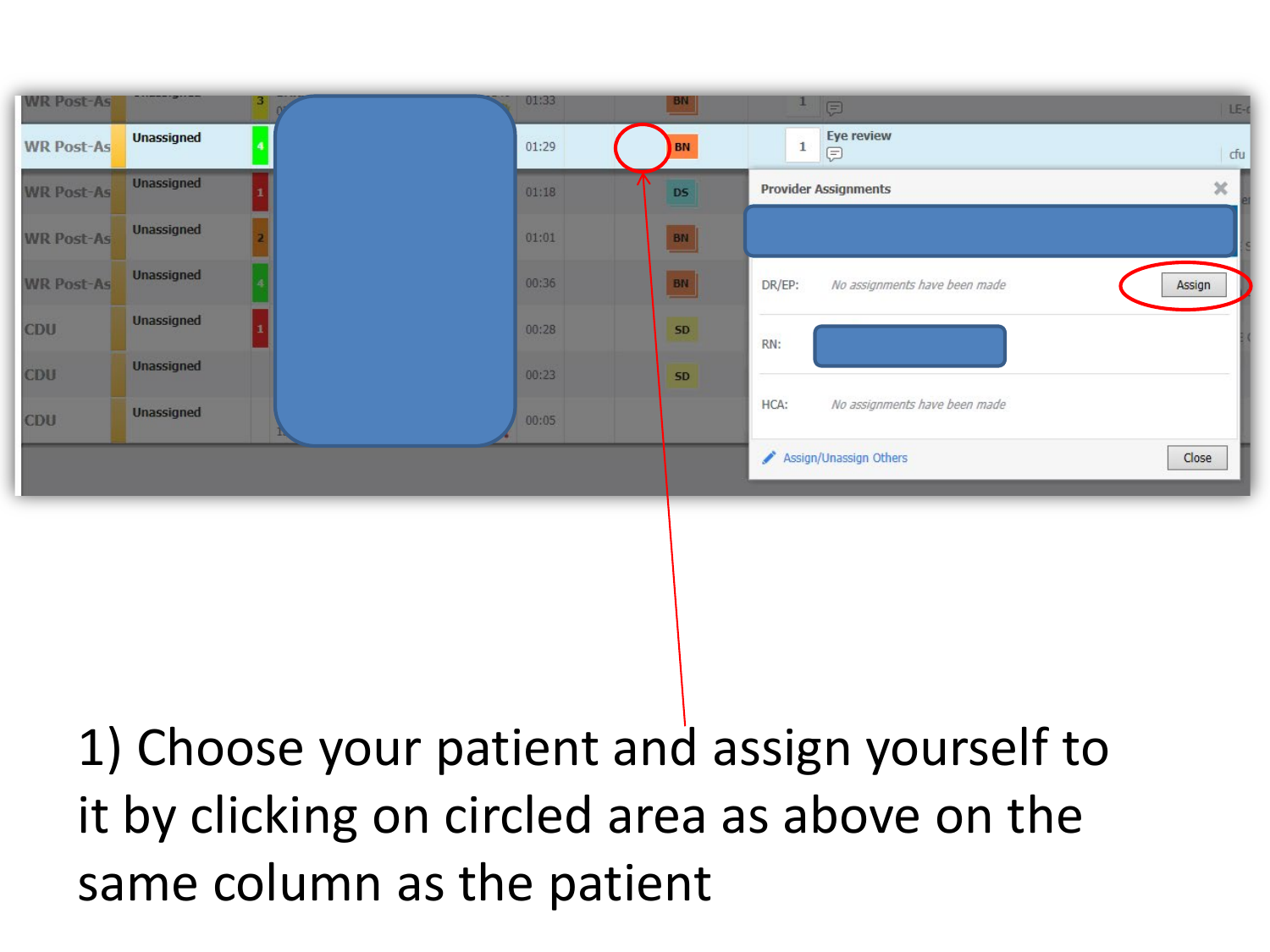

# 2) You must fill up all the yellow highlighted boxes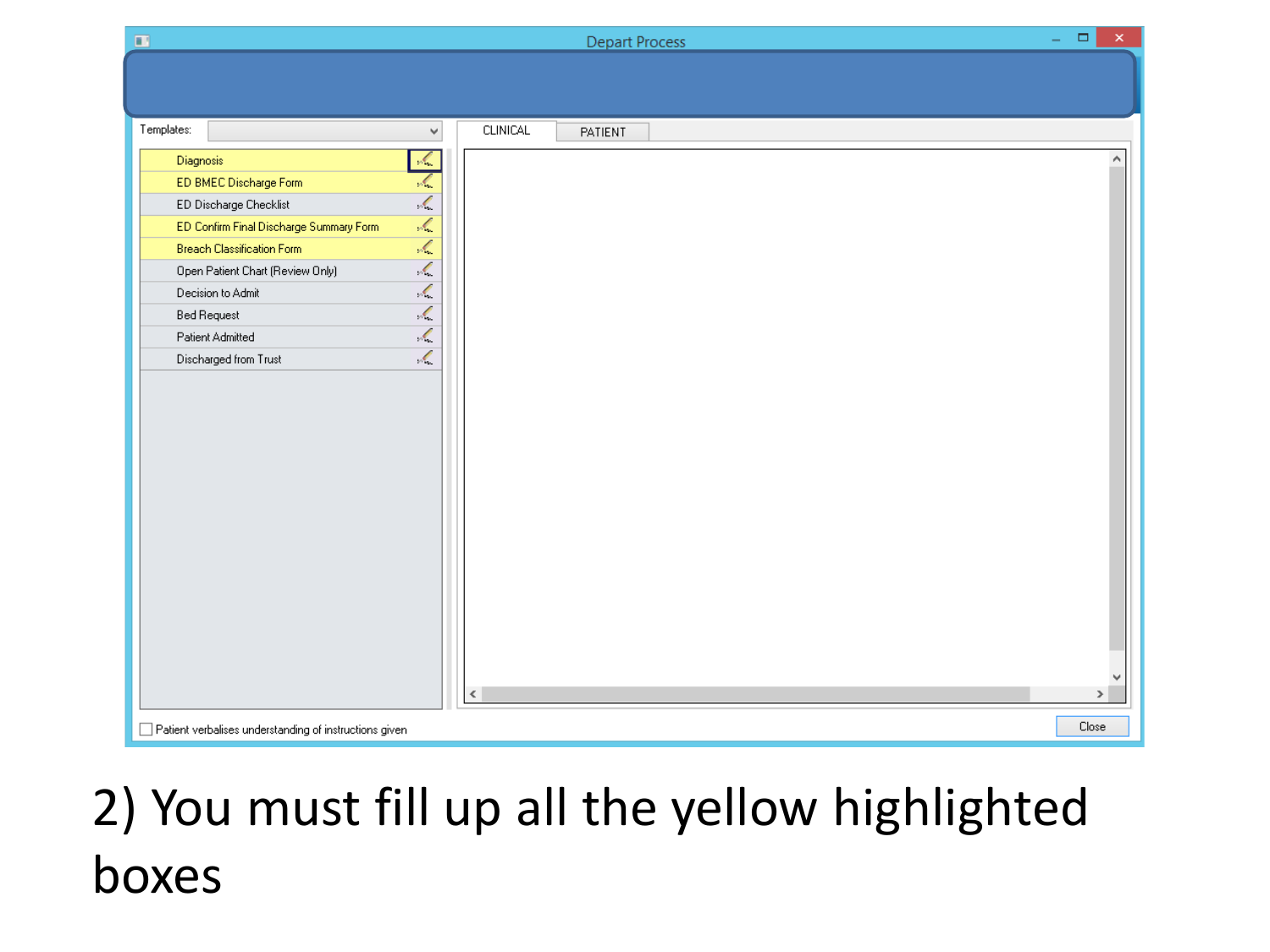| Mark all as Reviewed<br>Diagnosis (Problem) being Addressed this Visit<br>Display: All<br>Modify $\quad \stackrel{\ast - \ }{\rightarrow} \;$ Convert<br>4<br>Add<br>$\vee$ $\Box$<br>Ð<br>Clinical Dx<br>Dx Type<br><b>U</b> Code<br>Date<br>Problems:<br>Add 1 Modify = Convert 8 No Chronic Problems<br>Display: All<br>$\ddot{\phantom{1}}$<br>$\vee$ $\parallel$<br>** Condition Name<br>Name of Problem ▲<br>$0$ Qualifier<br>Onset Date<br>Classification | $\mathsf{x}$ |
|------------------------------------------------------------------------------------------------------------------------------------------------------------------------------------------------------------------------------------------------------------------------------------------------------------------------------------------------------------------------------------------------------------------------------------------------------------------|--------------|
|                                                                                                                                                                                                                                                                                                                                                                                                                                                                  |              |
|                                                                                                                                                                                                                                                                                                                                                                                                                                                                  |              |
|                                                                                                                                                                                                                                                                                                                                                                                                                                                                  |              |
|                                                                                                                                                                                                                                                                                                                                                                                                                                                                  |              |
|                                                                                                                                                                                                                                                                                                                                                                                                                                                                  |              |
|                                                                                                                                                                                                                                                                                                                                                                                                                                                                  |              |
|                                                                                                                                                                                                                                                                                                                                                                                                                                                                  |              |
|                                                                                                                                                                                                                                                                                                                                                                                                                                                                  |              |
|                                                                                                                                                                                                                                                                                                                                                                                                                                                                  |              |
|                                                                                                                                                                                                                                                                                                                                                                                                                                                                  |              |
|                                                                                                                                                                                                                                                                                                                                                                                                                                                                  |              |
|                                                                                                                                                                                                                                                                                                                                                                                                                                                                  |              |
|                                                                                                                                                                                                                                                                                                                                                                                                                                                                  |              |
|                                                                                                                                                                                                                                                                                                                                                                                                                                                                  |              |
|                                                                                                                                                                                                                                                                                                                                                                                                                                                                  |              |
|                                                                                                                                                                                                                                                                                                                                                                                                                                                                  |              |
|                                                                                                                                                                                                                                                                                                                                                                                                                                                                  |              |
|                                                                                                                                                                                                                                                                                                                                                                                                                                                                  |              |
|                                                                                                                                                                                                                                                                                                                                                                                                                                                                  |              |
|                                                                                                                                                                                                                                                                                                                                                                                                                                                                  |              |
|                                                                                                                                                                                                                                                                                                                                                                                                                                                                  |              |
| Close                                                                                                                                                                                                                                                                                                                                                                                                                                                            |              |

# 3) This is the diagnosis section and please click on (+ add)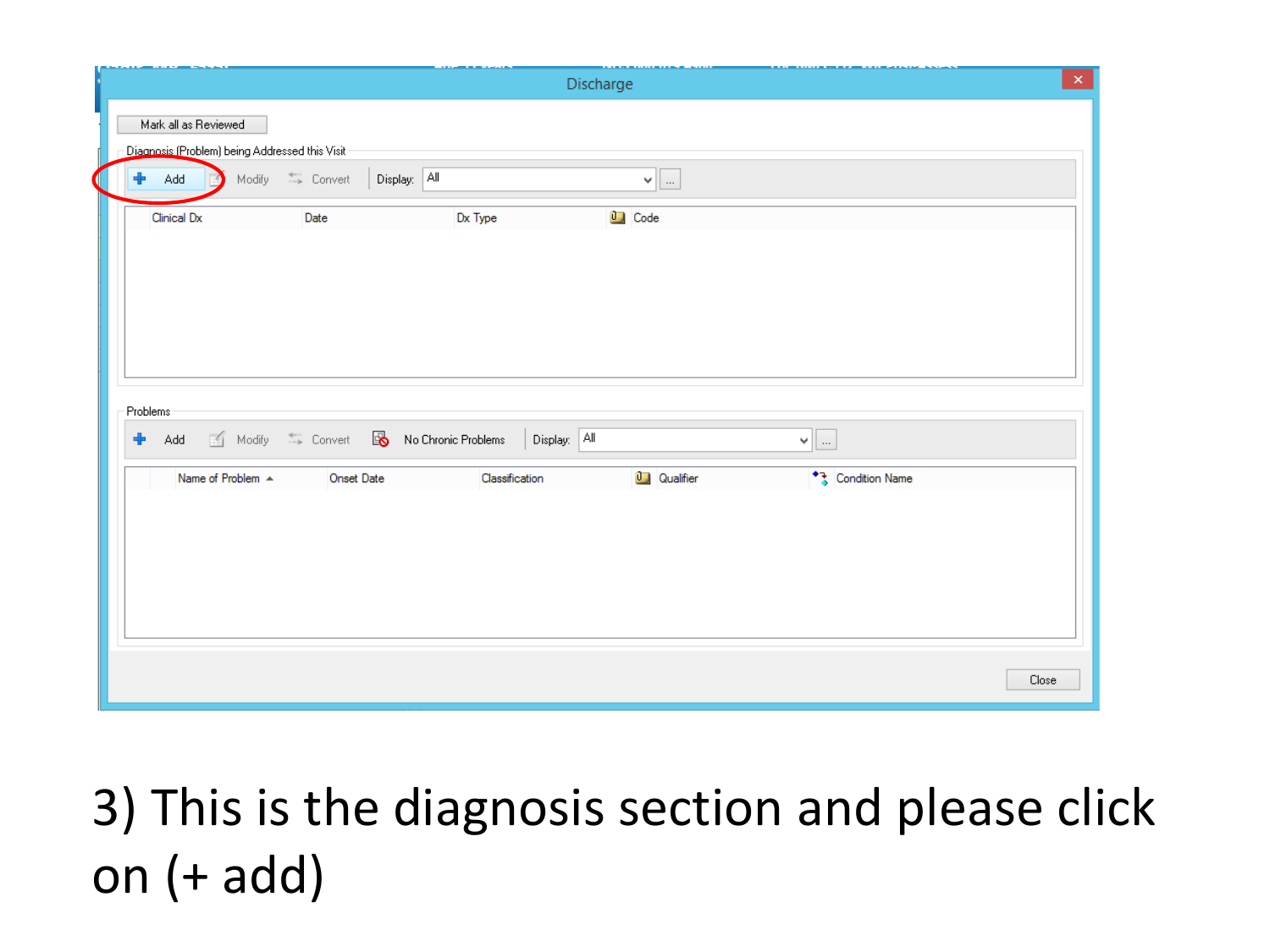| ×<br>Discharge                                                                      |                           |                                                                                                                                                                                                            |                   |
|-------------------------------------------------------------------------------------|---------------------------|------------------------------------------------------------------------------------------------------------------------------------------------------------------------------------------------------------|-------------------|
| Diagnosis (Problem) being Addressed this Visit                                      |                           |                                                                                                                                                                                                            |                   |
| <b>Clinical Dx</b>                                                                  | Date                      | <b>U</b> Code<br>Dx Type                                                                                                                                                                                   |                   |
| <b>Diagnosis</b><br>Primary open angle glaucoma<br>Display As<br>Secondary glaucoma |                           | Laterality<br><b>Responsible Clinical Staff</b><br>đâ.<br>Ching, Soon<br>$\Box$ Free Tex<br>Q<br>◡<br>Comments<br>*Clinical Service<br><b>Light</b><br>¦≑∣∽<br>Non-Specified<br>30/09/2020<br>$\checkmark$ | Ä                 |
| *Type<br>Discharge<br>$\mathbf{v}$<br>Show Additional Details                       | *Confirmation<br>Possible | Ranking<br>*Classification<br>No flag<br>$\vee$<br>v<br>v                                                                                                                                                  | $\lambda_{\rm p}$ |
| <b>All</b>                                                                          |                           | Add Problem & Diagnosis<br>0K<br>OK & Add New<br>Cancel<br>A Home C Favourites <b>T Folders Previous Diannosis</b> Enlder Favourites                                                                       |                   |

4) Fill up the diagnosis - check next page for list of best possible diagnosis. You can change the display as to type in the final diagnosis. Also remember to put in laterality.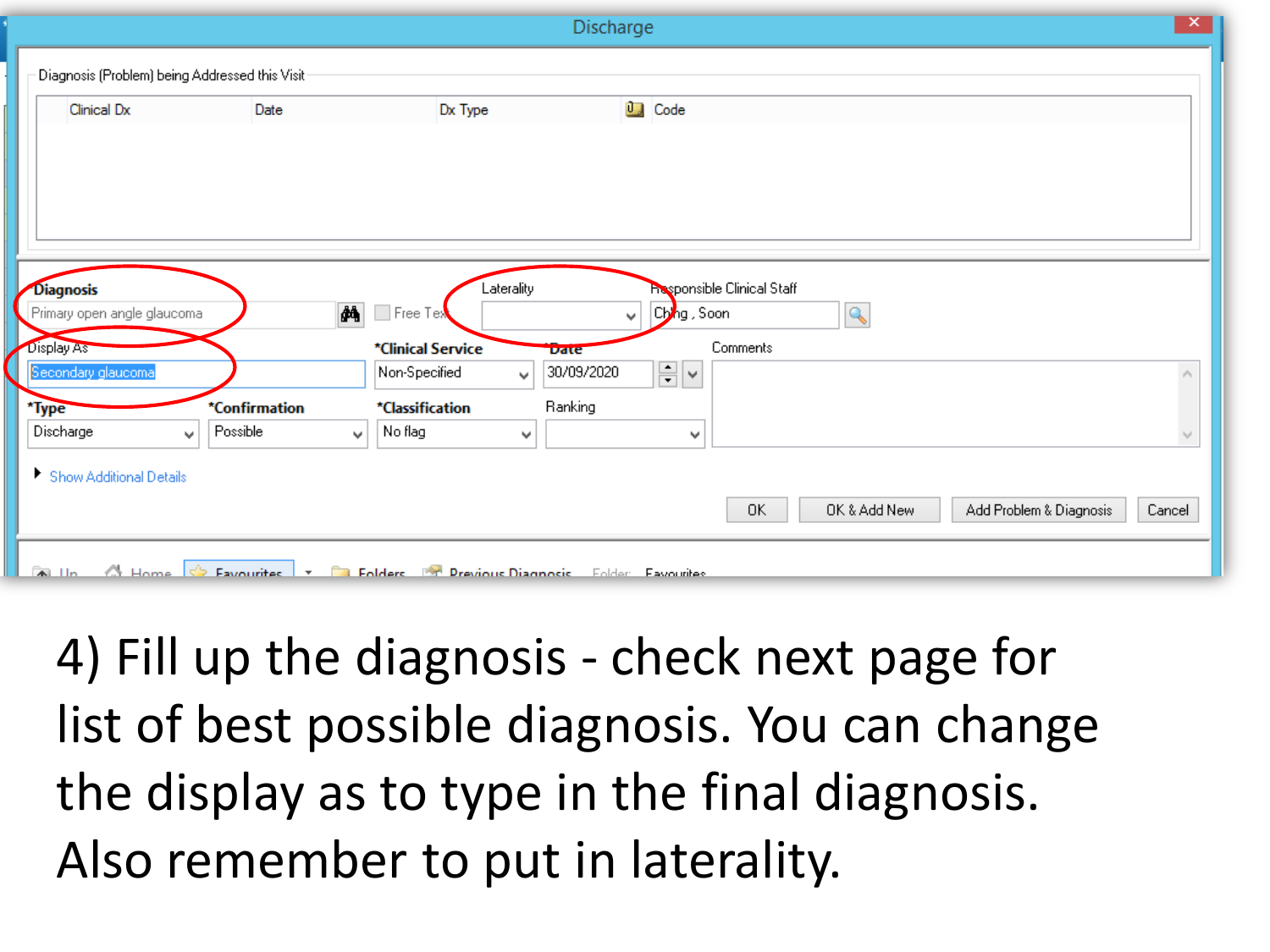| <b>ECDS_Description (Patient First)</b> | <b>SNOMED_Description (FirstNet)</b>    |
|-----------------------------------------|-----------------------------------------|
| Conjunctivitis                          | Conjunctivitis (disorder)               |
| Eyelid abscess / Cellulitis / Stye      | Disorder of eyelid (disorder)           |
| <b>Corneal abrasion</b>                 | Corneal abrasion (disorder)             |
| Foreign body: external eye              | Foreign body on external eye (disorder) |
| Corneal ulcer: non traumatic            | Corneal ulcer (disorder)                |
| Pterygium                               | Pterygium (disorder)                    |
| <b>Keratitis</b>                        | Keratitis (disorder)                    |
| Keratitis due to ultraviolet light      | Welders' keratitis (disorder)           |
| <b>Corneal burn</b>                     | Corneal burn (disorder)                 |
| <b>Anterior uveitis</b>                 | Anterior uveitis (disorder)             |
| Hyphaema                                | Hyphema (disorder)                      |
| Scleritis / Episcleritis                | Scleritis and episcleritis (disorder)   |
| Dry eye syndrome                        | Tear film insufficiency (disorder)      |
| Subconjunctival haemorrhage             | Subconjunctival hemorrhage (disorder)   |
| Retinal vascular occlusion              | Retinal vascular occlusion (disorder)   |
| <b>Retinal vasculitis</b>               | Retinal vasculitis (disorder)           |
| Intra-ocular haemorrhage                | Intra-ocular hemorrhage (disorder)      |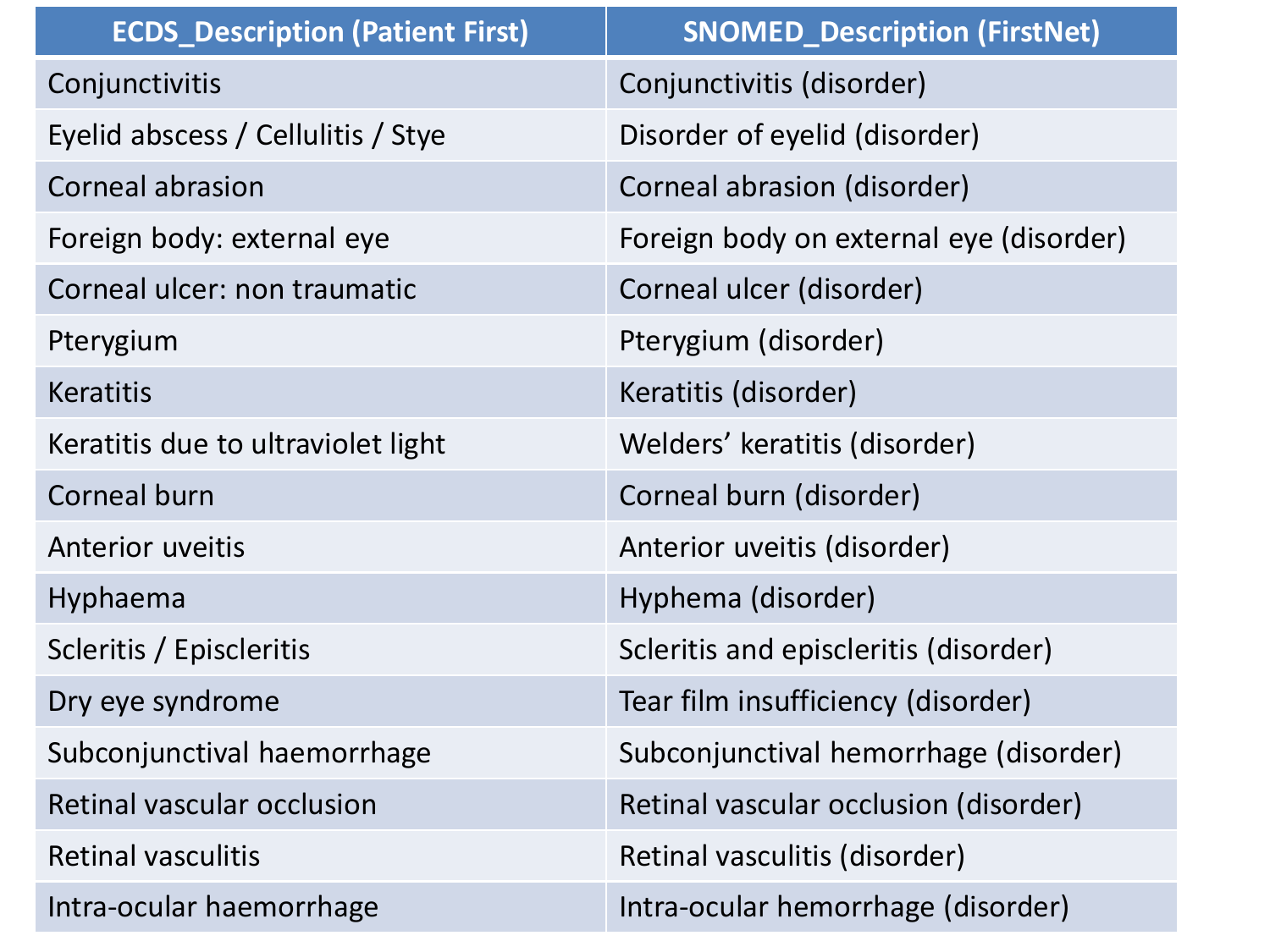| <b>ECDS</b> Description (Patient First) | <b>SNOMED_Description (FirstNet)</b>           |
|-----------------------------------------|------------------------------------------------|
| Chronic glaucoma                        | Primary open angle glaucoma (disorder)         |
| Acute glaucoma                          | Acute angle-closure glaucoma (disorder)        |
| Retinal detachment +/- tear             | Retinal detachment (disorder)                  |
| Vitreous detachment                     | Vitreous detachment (disorder)                 |
| Age-related macular degeneration        | Age-related macular degeneration<br>(disorder) |
| Retinal oedema                          | Retinal oedema (disorder)                      |
| Optic neuritis                          | Optic neuritis (disorder)                      |
| Papilloedema                            | Optic disc edema (disorder)                    |
| Cataract                                | Cataract (disorder)                            |
| <b>Periorbital cellulitis</b>           | Cellulitis of periorbital region (disorder)    |
| <b>Orbital cellulitis</b>               | Orbital cellulitis (disorder)                  |
| Intraocular infection                   | Infection of eye (disorder)                    |
| Penetrating eye injury                  | Penetrating wound of eye (disorder)            |
| Orbital fracture                        | Fracture of orbit (disorder)                   |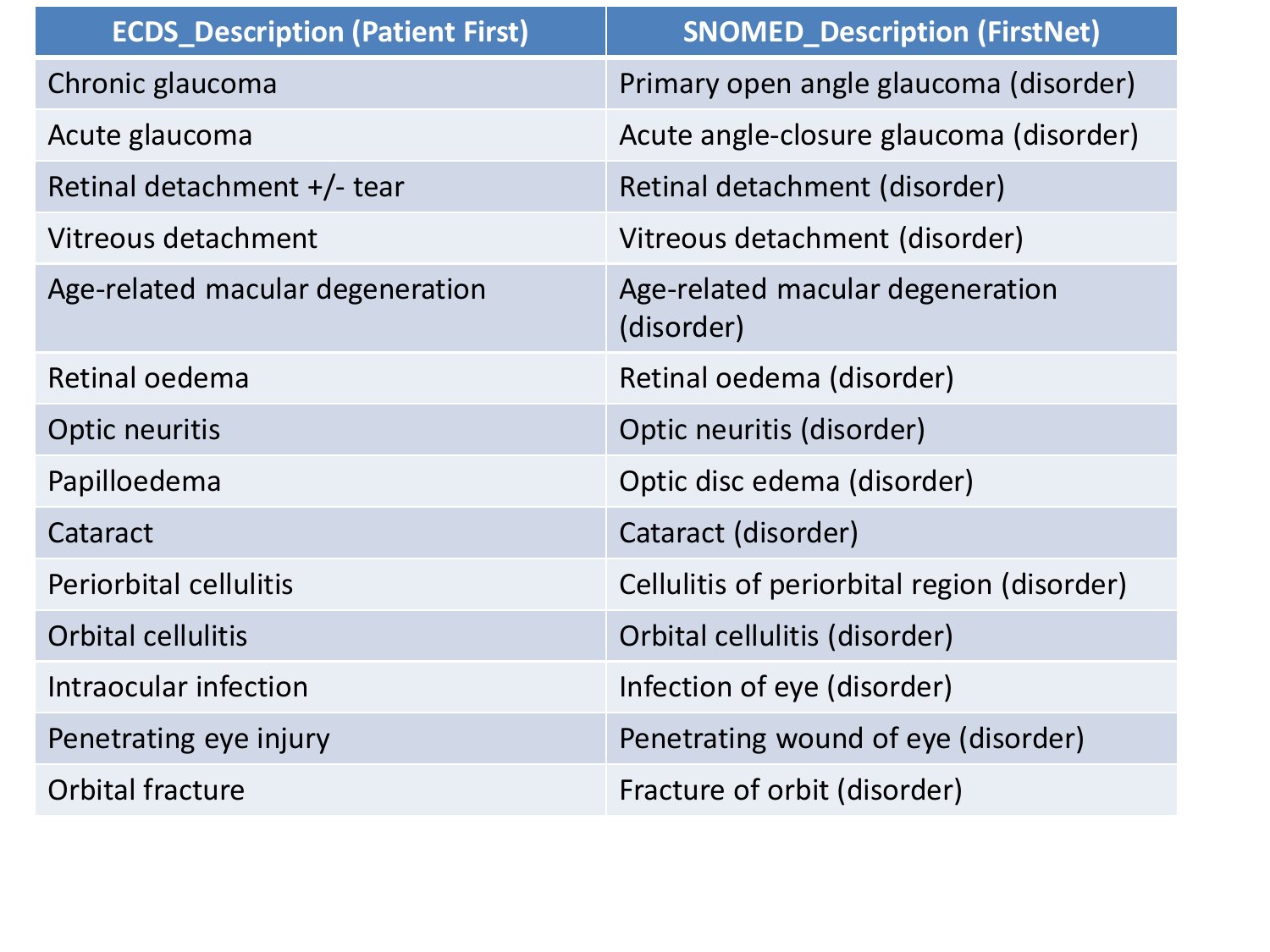|                                                                                                                                                                                                        |                                                                                                                                                                                                                                                               |                                                                                                                                                                                                                          | <b>BMEC Investigations &amp; Treatments</b>                                                                                                                                                    |  |
|--------------------------------------------------------------------------------------------------------------------------------------------------------------------------------------------------------|---------------------------------------------------------------------------------------------------------------------------------------------------------------------------------------------------------------------------------------------------------------|--------------------------------------------------------------------------------------------------------------------------------------------------------------------------------------------------------------------------|------------------------------------------------------------------------------------------------------------------------------------------------------------------------------------------------|--|
| Did your patient have any Investigations?<br>l ®Yes<br>$\bigcirc$ No.                                                                                                                                  |                                                                                                                                                                                                                                                               |                                                                                                                                                                                                                          |                                                                                                                                                                                                |  |
| <b>Ophthalmic</b>                                                                                                                                                                                      |                                                                                                                                                                                                                                                               | Oberservations and Monitori                                                                                                                                                                                              | 5<br><b>Point of Care Tests</b><br>Ш                                                                                                                                                           |  |
| Intra-ocular fluid sampling<br>□ Ocular coherence tomography<br>$\Box$ Ocular photography<br>Refraction, orthoptic tests and computerised visual fields<br>$\Box$ Tonometry<br>□ Visual acuity testing |                                                                                                                                                                                                                                                               | Cardiac Monitor<br>Neuro Observations<br>П<br>Oximetry / Sats<br>П<br>□ Vascular Observations<br>Vital Signs<br>□ Observations and Monitoring Other                                                                      | Arterial / Capillary Blood Gas<br>□ Venous Blo<br>П<br>Dementia s<br>-BM<br>П<br>Ketones<br>$\Box$ Investigatio<br>П<br>□ Point of Care USS<br>$\Box$ Pregnancy test<br>$\Box$ Urinalysis<br>≺ |  |
| Other Point of Care Tests                                                                                                                                                                              | Dental investigation   Investigation Other                                                                                                                                                                                                                    |                                                                                                                                                                                                                          | 6                                                                                                                                                                                              |  |
| Discharge Advice Only                                                                                                                                                                                  | Did your patient have any Procedures / Treatments or Medications?<br>tnes Yes<br>О №<br>□ Treatment not indicated □ Advice - Written<br><b>Prescriptions</b><br>ED Pre Pack Supply<br>Prescription FP10<br><b>▽</b> Advice - Verbal<br>Prescription TTA / TTO |                                                                                                                                                                                                                          |                                                                                                                                                                                                |  |
| Eye Treatments                                                                                                                                                                                         |                                                                                                                                                                                                                                                               |                                                                                                                                                                                                                          |                                                                                                                                                                                                |  |
| Epilation of Lashes<br>$\Box$ Eye Dressing                                                                                                                                                             | $\Box$ Eye Irrigation<br>□ Laser of Posterior Capsule □ Orthoptic Exercises                                                                                                                                                                                   | □ Laser of Retina / Iris<br>$\Box$ Retrobulbar Injection<br>Subconjunctival Injection                                                                                                                                    | $\Box$ Eye Treatments Other<br>r                                                                                                                                                               |  |
| <b>Medications Administered</b>                                                                                                                                                                        |                                                                                                                                                                                                                                                               |                                                                                                                                                                                                                          |                                                                                                                                                                                                |  |
| □ Infusion Fluids<br>Intramuscular<br>□ Intravenous Drugs (Stat / Bolus) □ Ear Drops<br>$\Box$ Intravenous Infusion                                                                                    | □ Subcutaneous<br>$\Box$ Buccal<br>$\Box$ Eye Drops                                                                                                                                                                                                           | $\Box$ Intradermal<br>$\Box$ Oral<br>$\Box$ Per Rectum<br>$\Box$ Sublingulal                                                                                                                                             | $\Box$ Topical<br>$\Box$ Entonox<br>$\Box$ Nebuliser<br>$\Box$ Oxygen                                                                                                                          |  |
| Anaesthesia                                                                                                                                                                                            |                                                                                                                                                                                                                                                               | <b>Review Treatments</b>                                                                                                                                                                                                 | <b>Minor Procedures</b>                                                                                                                                                                        |  |
| General Anaesthesia<br>Local Anaesthetic<br>□ Regional Block<br>Sedation<br>Anaesthesia Other                                                                                                          |                                                                                                                                                                                                                                                               | Medication review<br><b>Burns Review</b><br>□<br>□ Dressing / Wound Review<br>□ Fracture Review<br>□ Recall / X-Ray Review<br>□ Removal of Plaster of Paris<br>□ Removal of Sutures / Clips<br>□ Review Treatments Other | □ Epistaxis Control<br>$\Box$ Incision and Drainage<br>□ Joint Aspiration<br>Minor Plastic Surgery<br>□ Minor Surgery<br>□ Removal of Foreign Body<br>□ Minor Procedures Other<br>F            |  |
| <b>Lines Drains and Tubes</b>                                                                                                                                                                          |                                                                                                                                                                                                                                                               | Tetanus                                                                                                                                                                                                                  | t                                                                                                                                                                                              |  |
| Arterial Line<br>$\Box$ Central Line<br><b>Chest Drain</b><br>$\Box$ IV Cannula<br>Intraosseous cannula<br>NG Tube<br><b>ITI</b> Suntanubic Cathoter                                                   | Gastrostomy tube change<br>□ Lines / Tubes Other                                                                                                                                                                                                              | Combined Tetanus / Diphtheria Booster<br>П<br>Combined Tetanus / Diphtheria Course<br>Human Immunoglobulin<br>$\Box$ Immune<br>□ Tetanus Toxoid Booster<br>□ Tetanus Toxoid Course                                       | r                                                                                                                                                                                              |  |

5) Please click yes/no for nvestigations and procedures section (in red circle)

6) For investigations – the usual boxes that are selected are in the green box

7) For procedures, emember to tick:

- Advice (written/verbal)
- Prescription given FP10 (external) / TTA (internal)
- $Medications usually$ topical
- Anaesthesiae usually local anaesthetic

Remember you can always ick other boxes which are elevant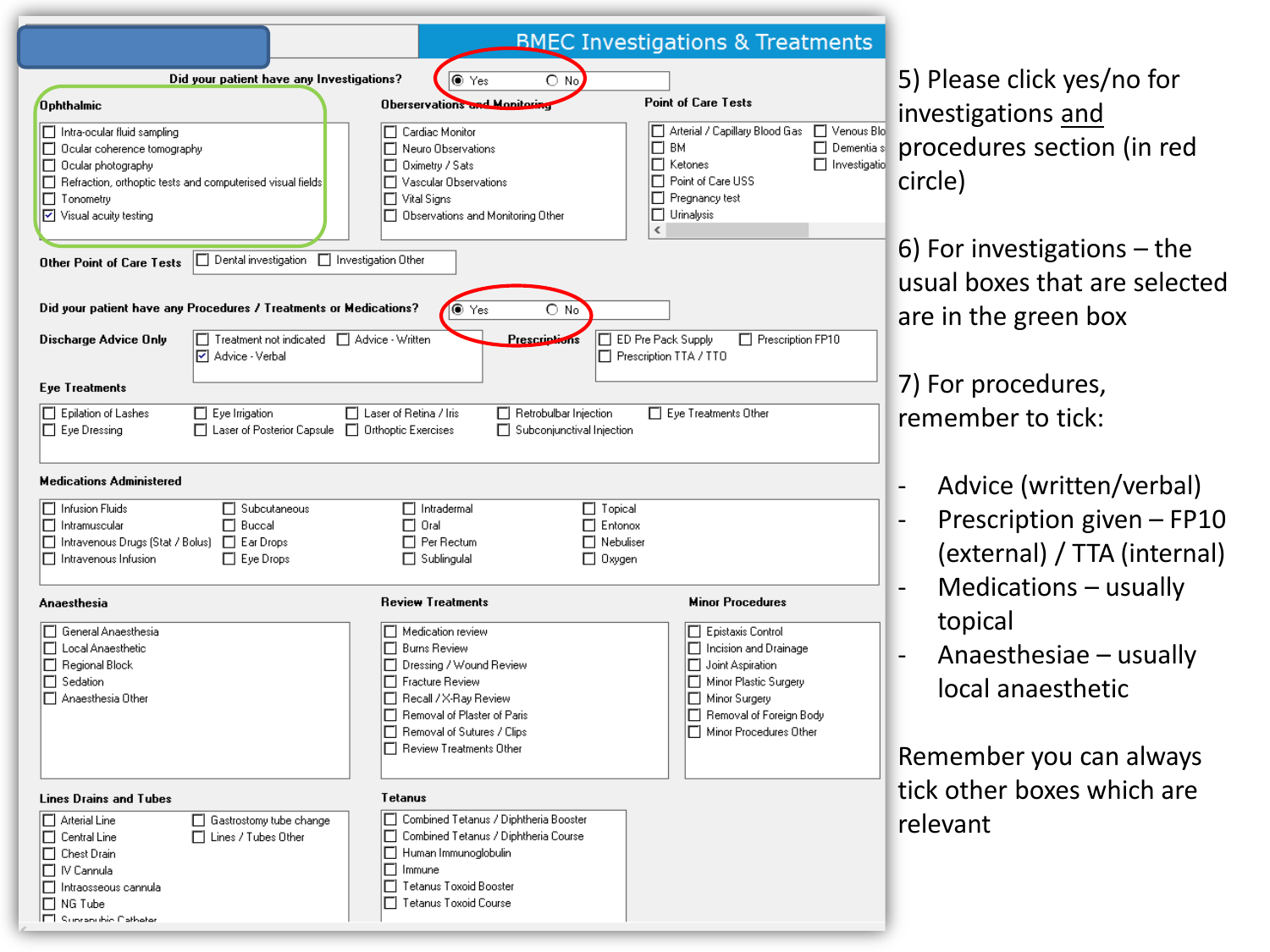|                                                                                                                                                                                                                                                                                                                                                              |                                                                                                                                                                                                                                                              | <b>Discharge Information</b>                                                                                                                                                                                                                                                                                                                                                                                       |
|--------------------------------------------------------------------------------------------------------------------------------------------------------------------------------------------------------------------------------------------------------------------------------------------------------------------------------------------------------------|--------------------------------------------------------------------------------------------------------------------------------------------------------------------------------------------------------------------------------------------------------------|--------------------------------------------------------------------------------------------------------------------------------------------------------------------------------------------------------------------------------------------------------------------------------------------------------------------------------------------------------------------------------------------------------------------|
| <b>Instructions / Information for GP</b>                                                                                                                                                                                                                                                                                                                     |                                                                                                                                                                                                                                                              | (Free text box, supports 30,000 characters)                                                                                                                                                                                                                                                                                                                                                                        |
| Segoe UI<br>$\vee$   9                                                                                                                                                                                                                                                                                                                                       | * h @ B U / S 三三三<br>Ð<br>v                                                                                                                                                                                                                                  |                                                                                                                                                                                                                                                                                                                                                                                                                    |
| <b>Discharging Staff Member</b><br><b>Discharge Method</b><br><b>SENT</b><br>$\bigcirc$ Treatment complete                                                                                                                                                                                                                                                   | ONLY SELECTED "STREAMED TO" IF PATIENT HAS BEEN<br><b>DIRECTLY FROM TRIAGE</b><br>OTHERWISE SELECT "TREATMENT COMPLETE"<br>◯ Streamed to ophthalmology service<br>$\bigcirc$ Streamed to primary care service / GP $\bigcirc$ Left before initial assessment | FOR AMAA/SEAU/EGAU/EPAU/SCAT/Labour<br><b>Triage SELECT "AMBULATORY EMERGENCY</b><br>CARE SERVICE" and DISCHARGE PATIENT - DO.<br><b>Discharge Destination</b><br>NOT DTA<br>O Usual Place of Residence<br>O Coronary Care Unit (level 2)<br>$\bigcirc$ Residential care without 24 hr nursing $\bigcirc$ Special Care Baby Unit (level 2)                                                                         |
|                                                                                                                                                                                                                                                                                                                                                              | $\bigcap$ Left after assessment other ED<br>○ Left after assessment before treatment<br>O Dead on Arrival<br>◯ Died in the Emergency Care facility                                                                                                           | ◯ Residential care with 24 hr nursing<br>O Intensive Care Unit (level 3)<br>$\bigcap$ Police<br>O Neonatal Intensive Care Unit (level 3)<br>O Custodial services<br>O Transfer to another hospital<br>O Short stay ward managed by ED<br>O Mortuary<br>O Ambulatory Emergency Care service<br>$\bigcirc$ Hospital in the home service<br>O Ward - physical ward bed outside ED<br>O High Dependency Unit (level 2) |
| ◯ Streamed to Urgent Care Centre<br>◯ Streamed to Emergency Department<br>◯ Streamed to Amb Care service<br>$\bigcirc$ Streamed to falls service<br>$\bigcirc$ Streamed to frailty service<br>$\bigcirc$ Streamed to mental health service<br>$\bigcirc$ Streamed to pharmacy service<br>$\bigcirc$ Streamed to dental service<br><b>Discharge Follow Up</b> |                                                                                                                                                                                                                                                              | Fracture Clinic / Outpatient Appointment Details                                                                                                                                                                                                                                                                                                                                                                   |
| O Ambulatory Care service<br>$\bigcirc$ Community psychiatric support services $\bigcirc$ Other community service<br>$\bigcirc$ Dentist<br>$\bigcap$ Fracture clinic<br>$\bigcap$ General Practitioner                                                                                                                                                       | $\bigcap$ No referral<br>O Outpatients (not fracture clinic)<br>O Physiotherapy<br>◯ Review in ED (scheduled)                                                                                                                                                | <b>Transport Required?</b>                                                                                                                                                                                                                                                                                                                                                                                         |

8) Very important to follow the instructions in red! Also for the information for GP – you can cut/paste your management plan from medisoft onto here.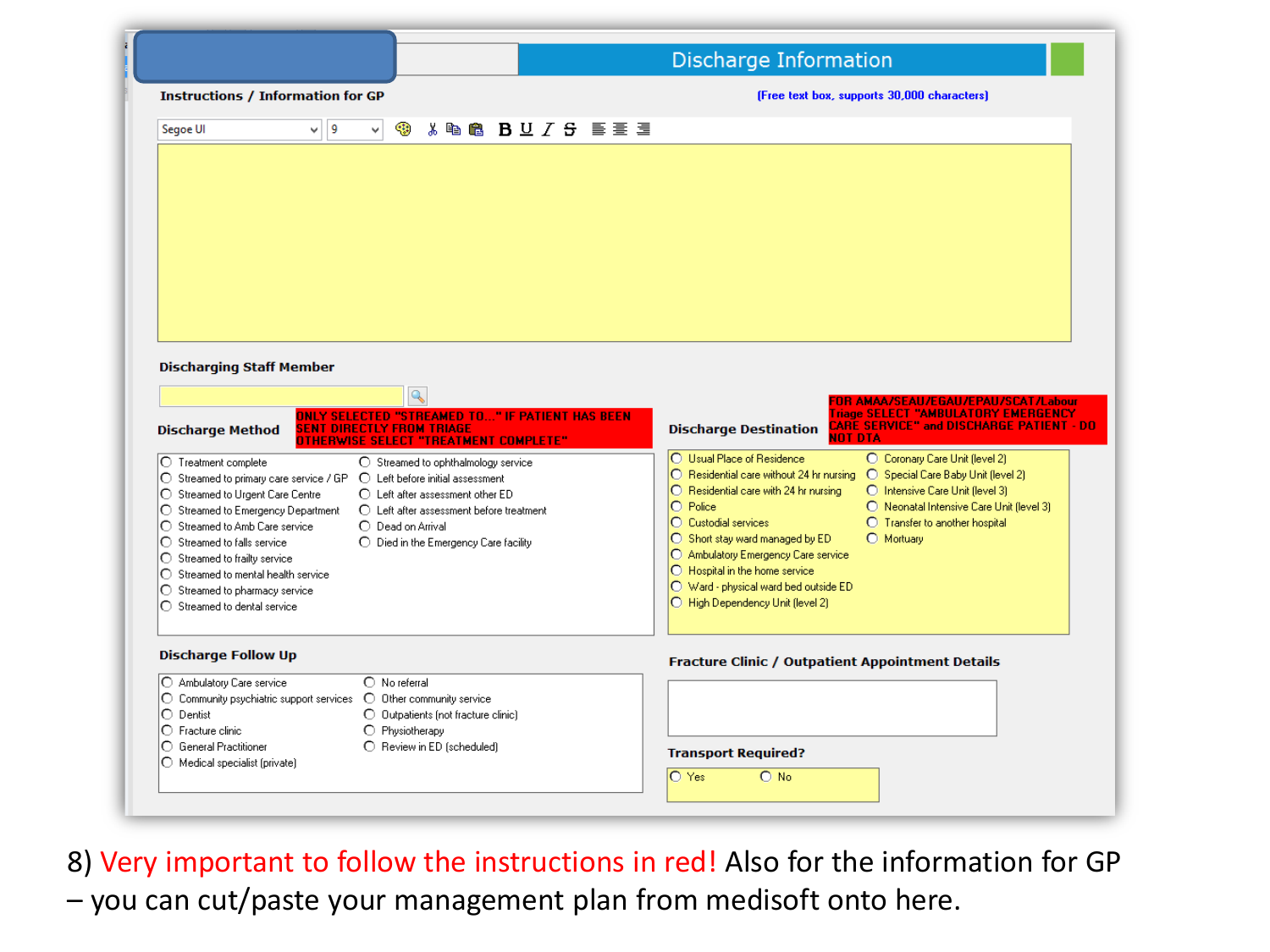|                                                                                                                                                                                                         | Confirm Final Discharge Summary                           |  |  |
|---------------------------------------------------------------------------------------------------------------------------------------------------------------------------------------------------------|-----------------------------------------------------------|--|--|
| If the ED Discharge Summary is in a complete state, you must click "Final Emergency Department Discharge Summary"<br>below.                                                                             |                                                           |  |  |
| If not, then please go back and complete the ED Discharge Summary.<br>The ED Discharge Summary will then be sent when you click the 'Discharge/Transfer Outside Trust' button in the Depart<br>Process. |                                                           |  |  |
|                                                                                                                                                                                                         | Final Emergency Department Discharge Summary              |  |  |
| Was the patient provided with a copy of their Discharge Letter?                                                                                                                                         |                                                           |  |  |
|                                                                                                                                                                                                         | Copy of discharge letter provided to patient<br>Not given |  |  |

### 9) Click the relevant boxes above in yellow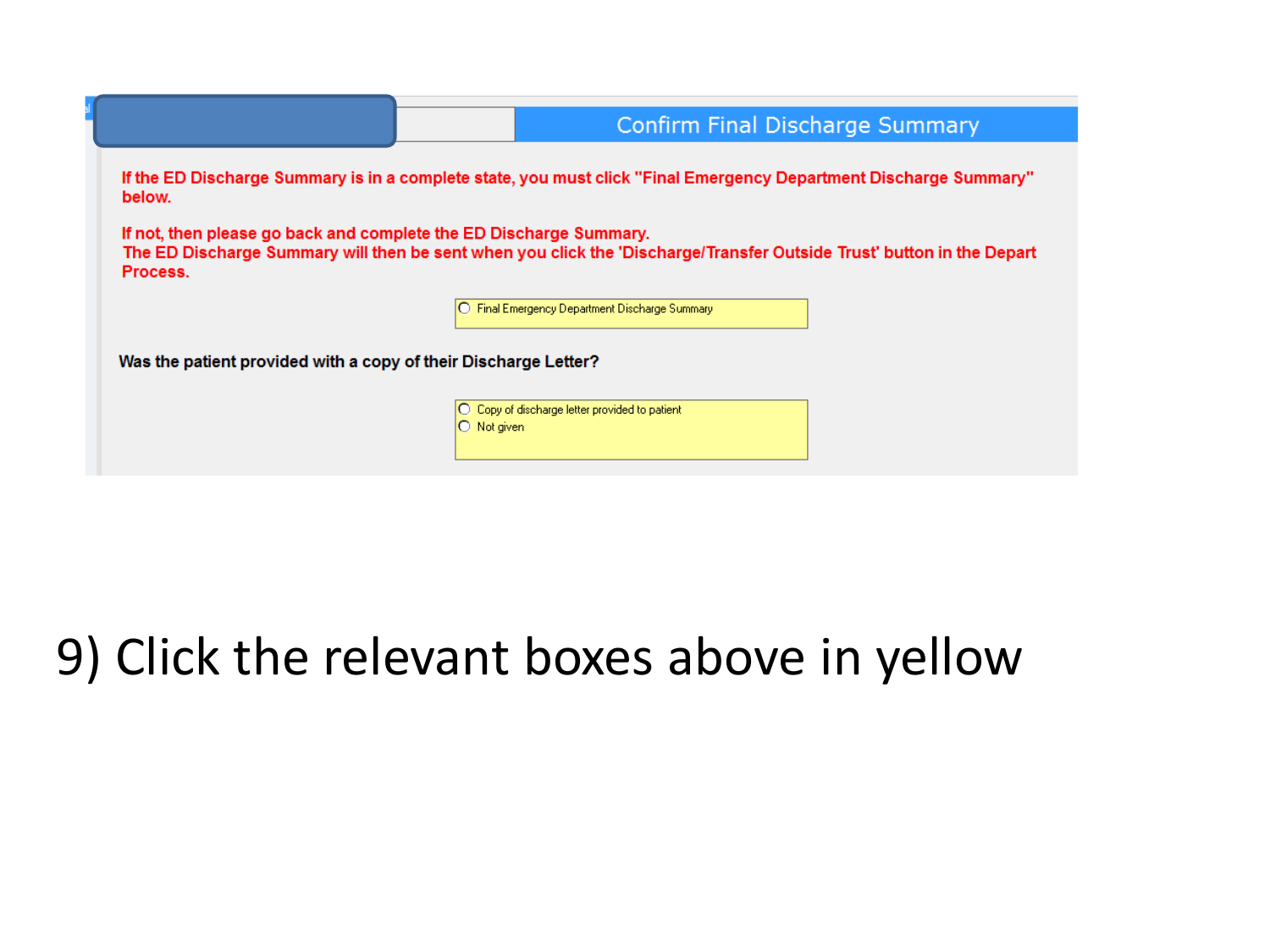#### **Breach Classification**

| <b>Breach Classification Comment</b>                                                                                                                                                                                                                                                                                                                                                                                                                                                                                                                                                                                                                                                                                                                                                                      |                                                                                                                                                                                                                                                                                                                                                                                                                                                                                                                                                                                                                                                         |                                                                                                                                               |  |  |
|-----------------------------------------------------------------------------------------------------------------------------------------------------------------------------------------------------------------------------------------------------------------------------------------------------------------------------------------------------------------------------------------------------------------------------------------------------------------------------------------------------------------------------------------------------------------------------------------------------------------------------------------------------------------------------------------------------------------------------------------------------------------------------------------------------------|---------------------------------------------------------------------------------------------------------------------------------------------------------------------------------------------------------------------------------------------------------------------------------------------------------------------------------------------------------------------------------------------------------------------------------------------------------------------------------------------------------------------------------------------------------------------------------------------------------------------------------------------------------|-----------------------------------------------------------------------------------------------------------------------------------------------|--|--|
| $\Box$ Referred to speciality after 3.5 hrs<br>$\Box$ No cubicle space<br>$\Box$ Late transfer to allocated bed<br>$\Box$ Late treatment prescribed<br>$\Box$ Waiting > 30 minutes for bed after Medical DTA<br>$\Box$ Waiting > 30 minutes for bed after Medical DTA-monitor<br>$\Box$ Waiting > 30 minutes for specialty review - Medical<br>Waiting > 30 minutes for bed after Gynae DTA<br>$\Box$ Waiting > 30 minutes for specialty review - Gynae<br>◯ Waiting > 30 minutes for bed after Surgical DTA<br>$\Box$ Waiting > 30 minutes for specialty review-Surgery<br>$\Box$ Waiting > 30 minutes for bed after T&O DTA<br>$\Box$ Waiting > 30 minutes for specialty review - T&O<br>Waiting > 30 minutes for bed after other DTA<br>$\Box$ Waiting > 30 minutes for specialty review - Paediatrics | $\Box$ Waiting > 2 hours for Psychiatric Assessment<br>$\Box$ Waiting > 1hr for transport home<br>$\Box$ Waiting > 1 hr for hospital transfer<br>$\Box$ Hospital Transfer-other site<br>$\Box$ Hospital Transfer-other Trust<br>$\Box$ Waiting for bed-other Trust<br>$\Box$ Awaiting QE opinion<br>□ Patient refusing assessment/treatment<br>$\Box$ Patient refusing to leave the department<br>□ Waiting for patient to become lucid<br>$\Box$ Waiting > 60 minutes for CT report<br>$\Box$ Waiting > 60 minutes for CT scan<br>$\Box$ Waiting > 60 minutes for blood results<br>$\Box$ Waiting > 30 minutes for X-rays<br>$\Box$ Clinical Exception | $\Box$ Breach code not assigned<br>Patient Not Breached - not taken off system before 4 hours<br>F Patient Not Breached - left within 4 hours |  |  |
| $\Box$ Waiting > 2.5 hours for ED assessment<br>$\Box$ Waiting > 3.5 hrs for ED review                                                                                                                                                                                                                                                                                                                                                                                                                                                                                                                                                                                                                                                                                                                    | $\Box$ Waiting > 1 hr for ICU bed<br>$\Box$ Waiting > 30 minutes for specialty review - ICU                                                                                                                                                                                                                                                                                                                                                                                                                                                                                                                                                             | $\Box$ End of life care<br>$\Box$ Other                                                                                                       |  |  |

# 10) Click the relevant boxes above in yellow and any comments if necessary